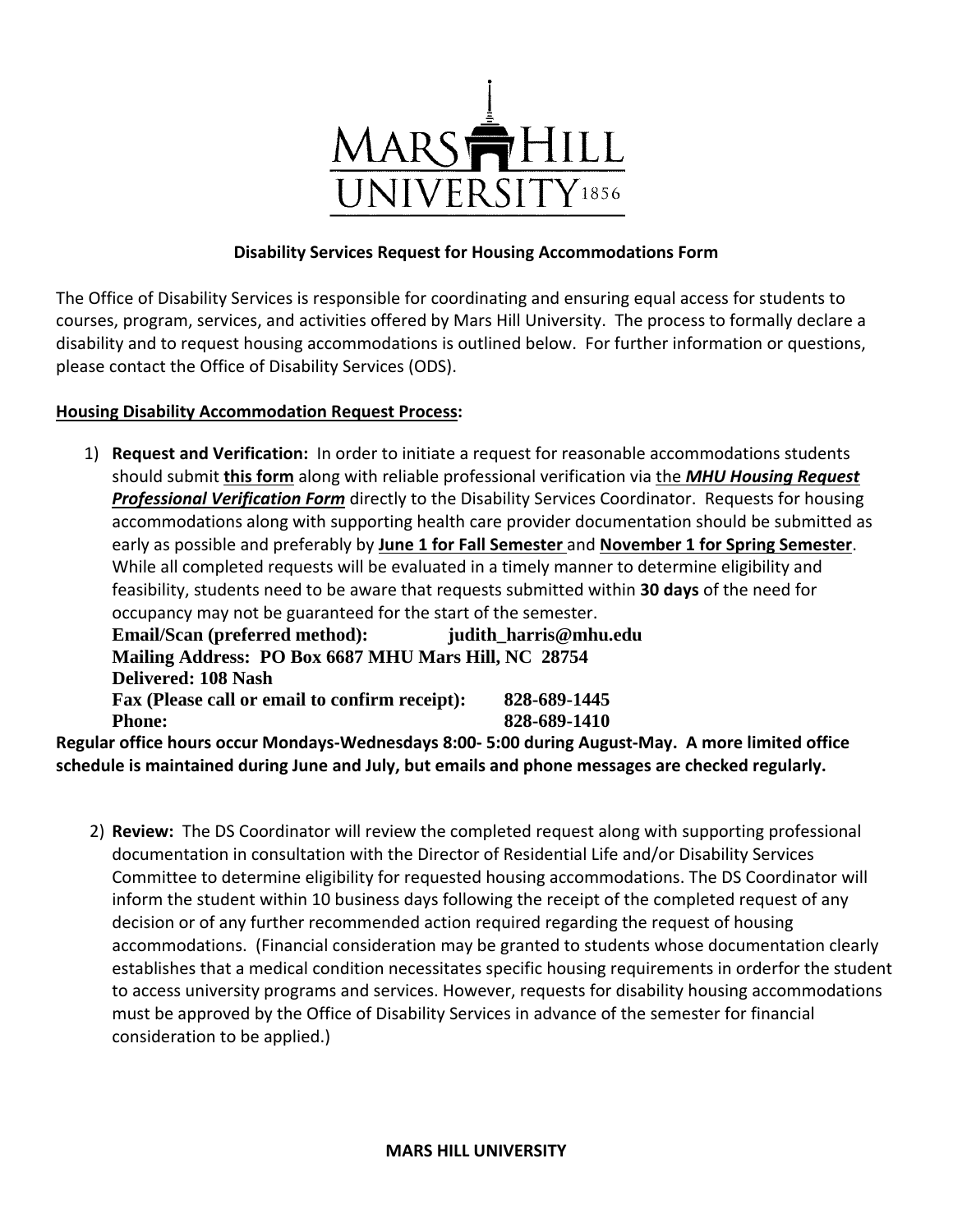#### **REGISTRATION AND REQUEST FOR HOUSING ACCOMMODATION SERVICES**

|                                                                               | PHONE | <u> 1989 - Johann Barbara, martin amerikan basar dan berasal dan berasal dalam basar dalam basar dalam basar dala</u> |  |
|-------------------------------------------------------------------------------|-------|-----------------------------------------------------------------------------------------------------------------------|--|
|                                                                               |       |                                                                                                                       |  |
| <b>PERMANENT</b>                                                              |       |                                                                                                                       |  |
| <b>ADDRESS</b>                                                                |       |                                                                                                                       |  |
| ANTICIPATED MAJOR: Check One: Entering Student Current Student                |       |                                                                                                                       |  |
| ANTICIPATED ACADEMIC CLASSIFICATION:                                          |       |                                                                                                                       |  |
| FRESHMAN_______SOPHOMORE_____JUNIOR________SENIOR_______                      |       |                                                                                                                       |  |
| INITIAL SEMESTER FOR REQUESTED SERVICES FALL SPRING FEAR                      |       |                                                                                                                       |  |
| PLEASE IDENTIFY YOUR DISABILITY OR PHYSICAL/MENTAL IMPAIRMENT THAT            |       |                                                                                                                       |  |
| SUBSTANTIALLY IMPACTS LIVING IN THE CAMPUS ENVIRONMENT AND CAN BE VERIFIED BY |       |                                                                                                                       |  |
| PROFESSIONAL DOCUMENTATION:                                                   |       |                                                                                                                       |  |
|                                                                               |       |                                                                                                                       |  |

 $\mathcal{L}_\mathcal{L} = \mathcal{L}_\mathcal{L} = \mathcal{L}_\mathcal{L} = \mathcal{L}_\mathcal{L} = \mathcal{L}_\mathcal{L} = \mathcal{L}_\mathcal{L} = \mathcal{L}_\mathcal{L} = \mathcal{L}_\mathcal{L} = \mathcal{L}_\mathcal{L} = \mathcal{L}_\mathcal{L} = \mathcal{L}_\mathcal{L} = \mathcal{L}_\mathcal{L} = \mathcal{L}_\mathcal{L} = \mathcal{L}_\mathcal{L} = \mathcal{L}_\mathcal{L} = \mathcal{L}_\mathcal{L} = \mathcal{L}_\mathcal{L}$ 

\_\_\_\_\_\_\_\_\_\_\_\_\_\_\_\_\_\_\_\_\_\_\_\_\_\_\_\_\_\_\_\_\_\_\_\_\_\_\_\_\_\_\_\_\_\_\_\_\_\_\_\_\_\_\_\_\_\_\_\_\_\_\_\_\_\_\_\_\_\_\_\_\_\_\_\_\_\_\_\_\_\_\_\_\_\_\_\_\_

\_\_\_\_\_\_\_\_\_\_\_\_\_\_\_\_\_\_\_\_\_\_\_\_\_\_\_\_\_\_\_\_\_\_\_\_\_\_\_\_\_\_\_\_\_\_\_\_\_\_\_\_\_\_\_\_\_\_\_\_\_\_\_\_\_\_\_\_\_\_\_\_\_\_\_\_\_\_\_\_\_\_\_\_\_\_\_\_\_\_

\_\_\_\_\_\_\_\_\_\_\_\_\_\_\_\_\_\_\_\_\_\_\_\_\_\_\_\_\_\_\_\_\_\_\_\_\_\_\_\_\_\_\_\_\_\_\_\_\_\_\_\_\_\_\_\_\_\_\_\_\_\_\_\_\_\_\_\_\_\_\_\_\_\_\_\_\_\_\_\_\_\_\_\_\_\_\_\_\_\_

## PLEASE EXPLAIN YOUR REQUESTED HOUSING ACCOMMODATION(S) (ie AC; close campus proximity; single; restroom access; ground level access; emotional support animal; service dog; etc.):

PLEASE EXPLAIN WHY THE REQUESTED HOUSING ACCOMMODATION(S) IS NECESSARY FOR YOU TO BE ABLE TO ACCESS AND PARTICIPATE IN UNIVERSITY HOUSING/PROGRAMS BECAUSE OF YOUR DISABILITY:

\_\_\_\_\_\_\_\_\_\_\_\_\_\_\_\_\_\_\_\_\_\_\_\_\_\_\_\_\_\_\_\_\_\_\_\_\_\_\_\_\_\_\_\_\_\_\_\_\_\_\_\_\_\_\_\_\_\_\_\_\_\_\_\_\_\_\_\_\_\_\_\_\_\_\_\_\_\_\_\_\_\_\_\_\_\_\_\_\_\_

\_\_\_\_\_\_\_\_\_\_\_\_\_\_\_\_\_\_\_\_\_\_\_\_\_\_\_\_\_\_\_\_\_\_\_\_\_\_\_\_\_\_\_\_\_\_\_\_\_\_\_\_\_\_\_\_\_\_\_\_\_\_\_\_\_\_\_\_\_\_\_\_\_\_\_\_\_\_\_\_\_\_\_\_\_\_\_\_\_\_

\_\_\_\_\_\_\_\_\_\_\_\_\_\_\_\_\_\_\_\_\_\_\_\_\_\_\_\_\_\_\_\_\_\_\_\_\_\_\_\_\_\_\_\_\_\_\_\_\_\_\_\_\_\_\_\_\_\_\_\_\_\_\_\_\_\_\_\_\_\_\_\_\_\_\_\_\_\_\_\_\_\_\_\_\_\_\_\_\_\_

By signing below, I certify that the information provided on this form is correct. I understand that eligibility for specific accommodations/services is determined on an individual basis and only with supportive documentation.

I authorize the Office of Disability Services to disclose information about my disability and functional limitations to MHU faculty and staff directly involved in providing academic or support services as needed\*.

### Student Signature: \_\_\_\_\_\_\_\_\_\_\_\_\_\_\_\_\_\_\_\_\_\_\_\_\_\_\_\_\_\_\_\_\_\_\_\_\_\_\_\_\_\_\_\_\_\_\_\_\_\_\_\_ Date: \_\_\_\_\_\_\_\_\_\_\_\_\_\_

\*All documentation and records provided will be maintained in a confidential manner as outlined in the Family Rights and Privacy Act (FERPA) of 1974. Disability information is shared only on a limited basis within the University and then only when there is compelling reason for the individual seeking the information to have knowledge of a specific aspect of this confidential information. Disability-related records are maintained separately from academic files and are excluded from free access under FERPA.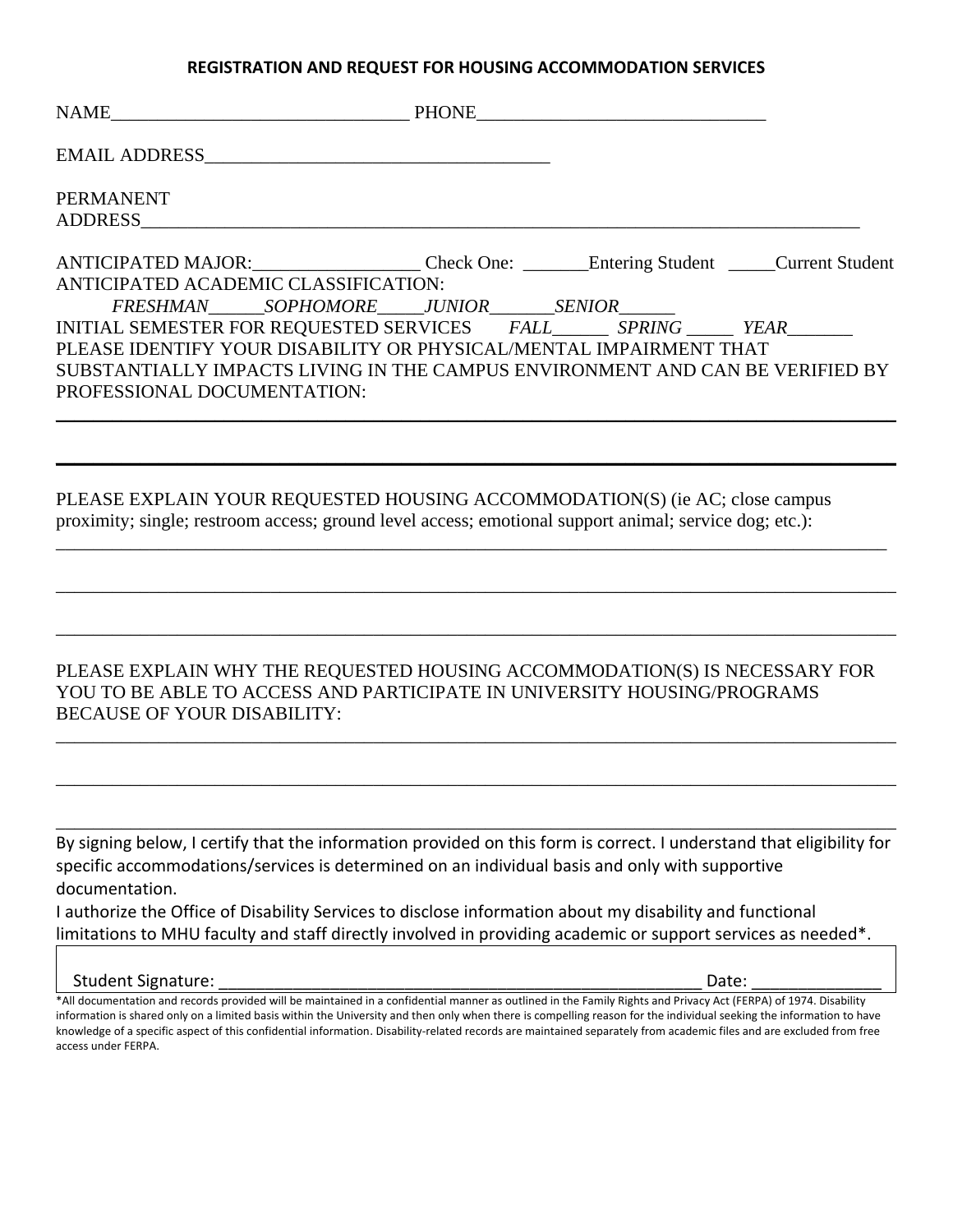

## **DISABILITY SERVICES HOUSING ACCOMMODATION DOCUMENTATION/VERIFICATION GUIDELINES**

Mars Hill University students who are requesting reasonable accommodations on the basis of a declared, documented disability are required to submit documentation to verify eligibility under Section 504 of the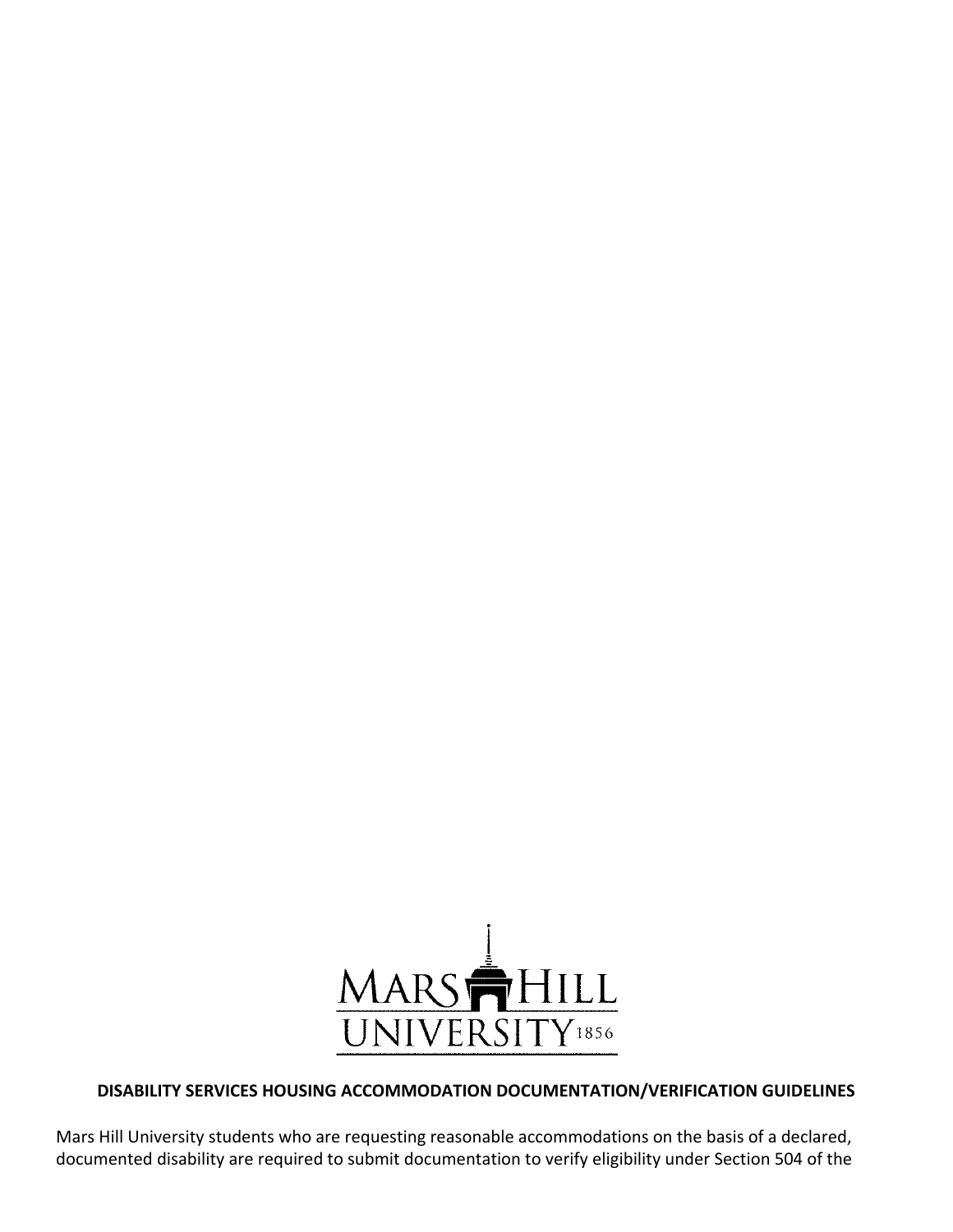Rehabilitation Act of 1973 and the Americans with Disabilities Act of 1990. Protection under these laws is provided to students who have a disability defined as a physical or mental impairment that *substantially* limits one or more major life activities relative to the general population.

For housing accommodation requests, a completed MHU Disability Services Housing Accommodation Request Form and third-party professional verification as described according to the type of need listed below must be submitted directly to the Disability Services Coordinator. Completed requests will be reviewed within 10 business days upon receipt and students will be informed via student email if the requested accommodation is approved as disability accommodation that is necessary and reasonable. Housing accommodation requests should be submitted as early as possible, preferably prior to June 1 for Fall Semester and November 1 for Spring Semester. While all completed requests will be evaluated in a timely manner to determine eligibility and feasibility, students need to be aware that requests submitted within **30 days** of the need for occupancy may not be guaranteed.

# **Documentation Guidelines for General Housing Accommodation Requests (i.e. AC, close campus proximity or ground level access, specific restroom needs, off-campus housing, etc.):**

Students who wish to request a housing accommodation because of a disability should have their physician or treating professional submit a **letter** typed on office letterhead that is dated and signed by the physician or treating professional containing the following information:

- 1. Verification that the student has a disability, a physical or mental impairment that substantially limits one or more major life activities;
- 2. How long the treating professional has known the patient;
- 3. Methods of evaluation used in making the diagnosis;
- 4. Symptoms and effects of the diagnosis/disability;

:

- 5. Type of housing accommodation being recommended;
- 6. Description of how the requested accommodation (s) will alleviate the symptoms or effects of the diagnosis/disability;
- 7. The level of need for the requested accommodation and the anticipated consequences of not receiving the requested accommodation.

# **Documentation Guidelines for an Assistance Animal Request:**

To request permission to have an Emotional Support Animal (ESA) or Service Dog in University Housing the student should complete MHU University **Disability Services Request for Housing Accommodations Form** and provide **reliable third-party documentation/verification** that meets the following standards and should include the following:

1. Verification of a disability must be provided. Documentation stating that student is under the regular care of a licensed mental health professional (LMHP), where they can evidence, they have been seeing the same LMHP regularly for a minimum of one year.